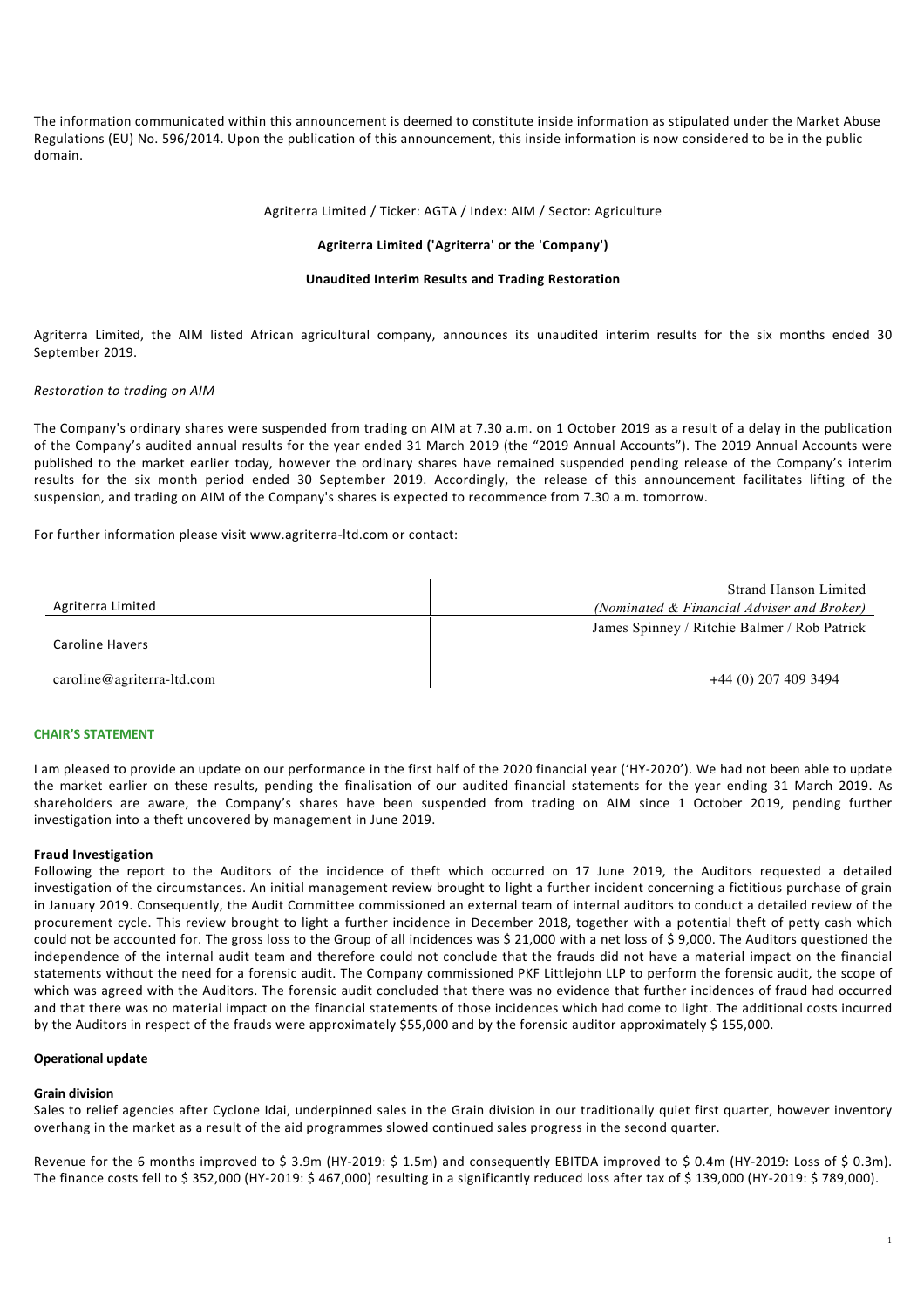Improved quality and the commissioning of a 1kg packaging line, are expected to lead our entry directly into the informal sector in the second half. Delay in the approval of additional overdraft facilities to finance the procurement of maize, meant that the division was not able to take advantage of lower early season maize prices. Consequently, it is expected that the division's margins will be under more pressure in the second half.

### **Beef division**

After a significant improvement in the division's trading in the prior year, the Beef division has seen a fall in volumes as the South African Rand depreciated to less than 4 Metical during Q1/early Q2 FY-20. This has led to tough trading conditions in the south of the country where our beef product has to compete with imports from South Africa.

Revenue for the 6 months fell to \$ 2.2m (HY-2019: \$ 2.6m) and EBITDA declined to a loss of \$ 0.4m (HY-2019: restated loss \$ 0.2m). Finance costs increased to \$ 84,000 (HY-2019: \$ 52,000) and the loss after tax increased to \$ 708,000 (HY-2019: restated loss \$ 364,000). The comparative results for the Beef division have been restated to reflect an adjustment to inventories of \$ 0.2m that came to light during the annual audit.

Plans are being made and finance sought to develop a sustainable presence in the Maputo market. This will provide a platform for growth in the Beef division.

### **Results**

Group revenue for the half-year ended 30 September 2019 increased 47% to \$ 6.1m (H1-2019: \$4.1m). As a result of an improved trading performance in the Grain division, and despite the difficulties in the Beef division, the Group's trading operations showed a reduction in the operating loss (incl. other gains and losses) before interest to \$ 0.41m (H1-2019: restated loss \$ 0.63m). Central costs increased to \$ 0.42m (H1-2019: \$ 0.32m) after incurring \$ 0.2m of additional forensic audit costs in respect of the previous year. Consequently, the Group operating loss fell to \$ 0.8m (H1-2019: restated loss \$ 1.0m). After an interest charge of \$ 0.5m (H1-2019: \$ 0.5m) the loss after tax attributable to shareholders was \$ 1.3m (H1-2019: restated loss \$ 1.5m). During the period, inventories increased \$ 0.9m and capital expenditure less disposals amounted to \$ 0.3m. Net debt at 30 September 2019 was \$ 4.8m (31 March 2019: \$ 2.4m).

### **Outlook and COVID-19**

Elections were held in October 2019 and led to variable demand in Q3 FY-20 for both divisions and the availability of maize has put pressure on margins in Q4.

COVID-19 has had a significant negative impact globally, both economically and socially. There is a risk that there will be a significant outbreak of the COVID-19 virus in Mozambique, which could potentially impact the population and the Group's operations through the contraction of the economy.

All operating companies have already introduced comprehensive training and awareness programmes, combined with practical measures to protect staff health and maintain operating capabilities. The Group remains alert to the fast changing environment and is prepared to put in place mitigating actions as events develop. Our products are key staples in the domestic Mozambican market and demand is not expected to be significantly affected should the pandemic take hold. In the case of a prolonged and profound impact on the national economy of the COVID-19 pandemic, the demand for meal in particular, is likely to remain strong.

On the supply side the local maize crop looks to be very good and will start coming off in the next few weeks. There will be no need to purchase imported maize. Discussions are already being had with the Government disaster planning teams, Ministry of Agriculture and the Provincial Governor to ensure the continued ability of local maize to come to market. Alternative sources of inputs, such as packaging, are available locally if imports are threatened by closure of overseas factories and borders.

The recent decline in the oil price, has led to a postponement of investment in the sector in the North and reinforces the importance of developing the presence of our Beef division in the South, a key driver for improved performance next year.

**CSO Havers Chair 31 March 2020**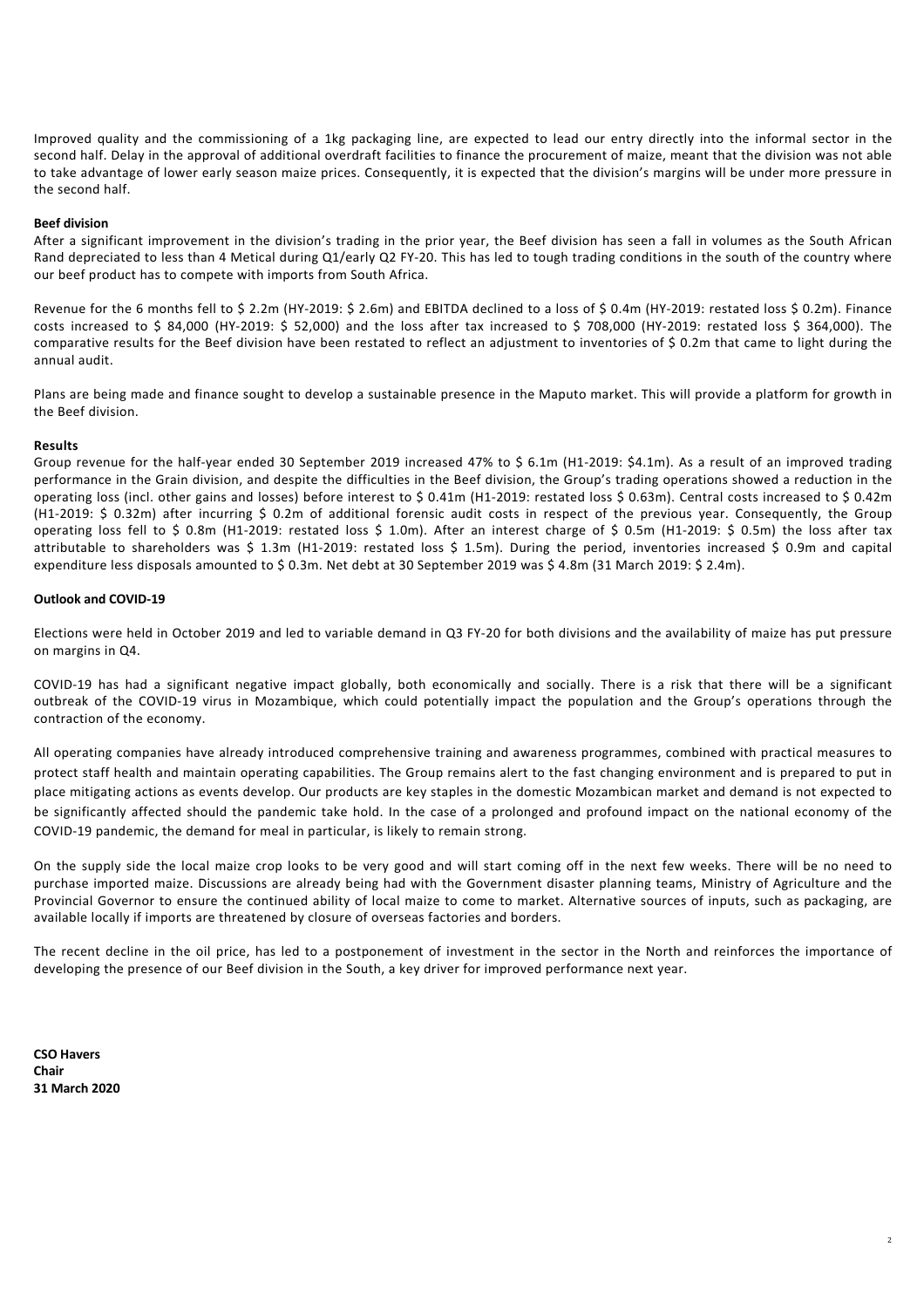# **CONSOLIDATED INCOME STATEMENT**

|                                                           |              | 6 months         | 6 months     | Year     |
|-----------------------------------------------------------|--------------|------------------|--------------|----------|
|                                                           |              | ended            | ended        | ended    |
|                                                           |              | 30 September     | 30 September | 31 March |
|                                                           |              | 2019             | 2018         | 2019     |
|                                                           |              | <b>Unaudited</b> | Unaudited    | Audited  |
|                                                           |              |                  | (Restated)   |          |
|                                                           | <b>Note</b>  | \$000            | \$000        | \$000    |
| <b>CONTINUING OPERATIONS</b>                              |              |                  |              |          |
| Revenue                                                   | $\mathbf{2}$ | 6,082            | 4,134        | 10,629   |
| Cost of sales                                             |              | (4, 793)         | (3,502)      | (9,891)  |
| Increase in fair value of biological assets               |              | 76               | 117          | 478      |
| Gross profit                                              |              | 1,365            | 749          | 1,216    |
| Operating expenses                                        |              | (2, 249)         | (1,705)      | (3,860)  |
| Other income                                              |              | 4                |              | 225      |
| Profit on disposal of property, plant and equipment       |              | 51               |              | 340      |
| <b>Operating loss</b>                                     |              | (829)            | (956)        | (2,079)  |
| Net finance costs                                         | 3            | (439)            | (519)        | (1,016)  |
| Loss before taxation                                      |              | (1, 268)         | (1, 475)     | (3,095)  |
| Taxation                                                  |              |                  |              |          |
| Loss for the period                                       | $\mathbf{2}$ | (1, 268)         | (1, 475)     | (3,095)  |
| Loss for the period attributable to owners of the Company |              | (1, 268)         | (1, 475)     | (3,095)  |
|                                                           |              |                  |              |          |
| <b>LOSS PER SHARE</b>                                     |              |                  |              |          |
| Basic and diluted loss per share - US Cents               | 4            | (6.0)            | (6.9)        | (14.6)   |

# **CONSOLIDATED STATEMENT OF COMPREHENSIVE INCOME**

|                                                                       | 6 months         | 6 months     | Year     |
|-----------------------------------------------------------------------|------------------|--------------|----------|
|                                                                       | ended            | ended        | ended    |
|                                                                       | 30 September     | 30 September | 31 March |
|                                                                       | 2019             | 2018         | 2019     |
|                                                                       | <b>Unaudited</b> | Unaudited    | Audited  |
|                                                                       |                  | (Restated)   |          |
|                                                                       | \$000            | \$000        | \$000    |
| Loss for the period                                                   | (1,268)          | (1, 475)     | (3,095)  |
| Items that may be reclassified subsequently to profit or loss:        |                  |              |          |
| Foreign exchange translation differences                              | (185)            | 157          | (133)    |
| Other comprehensive (loss)/income for the period                      | (185)            | 157          | (133)    |
| Total comprehensive loss for the period attributable to owners of the |                  |              |          |
| Company                                                               | (1, 453)         | (1, 318)     | (3,228)  |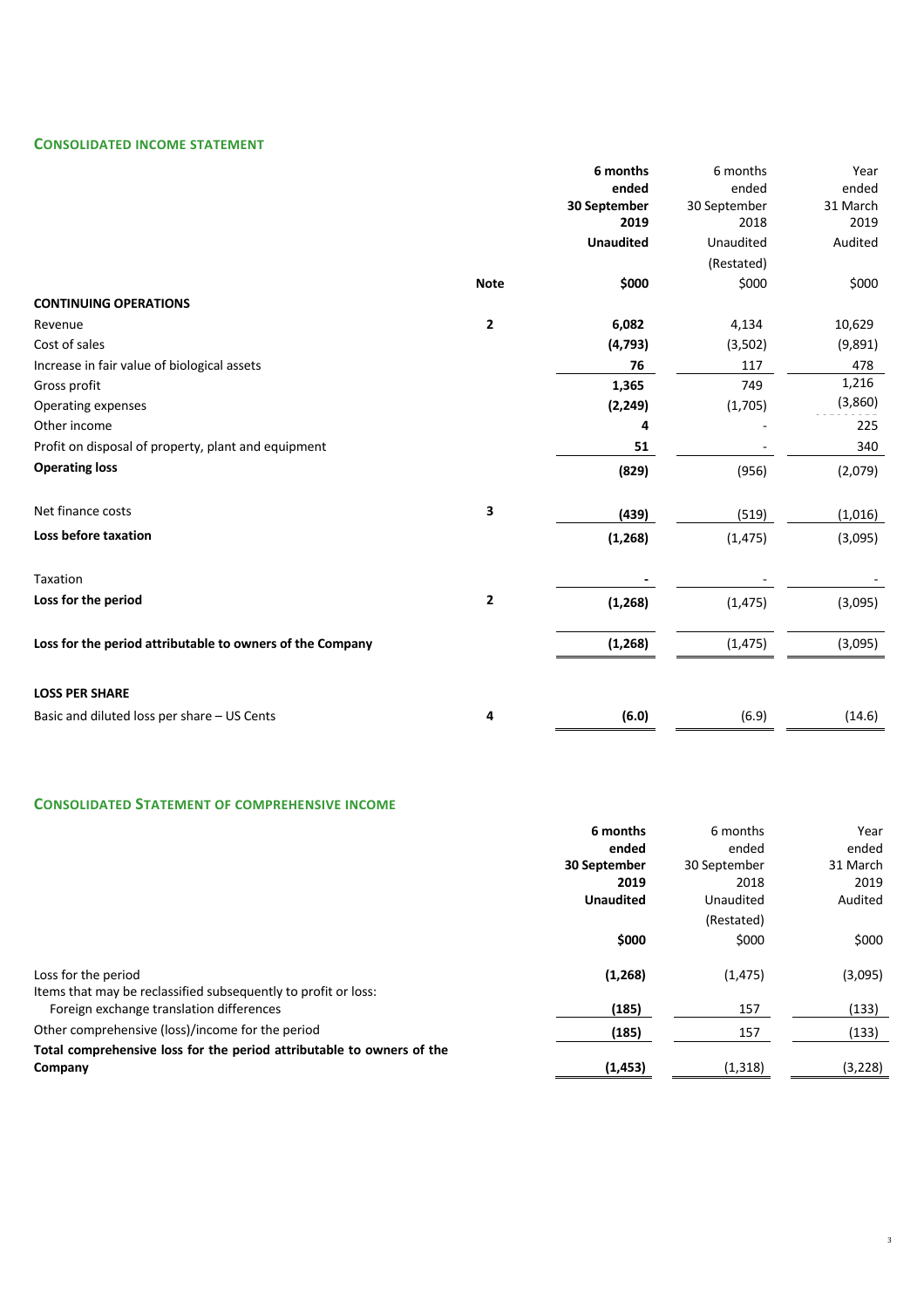# **CONSOLIDATED STATEMENT OF FINANCIAL POSITION**

|                                                     |             | 30 September<br>2019 | 30 September<br>2018 | 31 March<br>2019 |
|-----------------------------------------------------|-------------|----------------------|----------------------|------------------|
|                                                     |             | <b>Unaudited</b>     | Unaudited            | Audited          |
|                                                     |             |                      | (Restated)           |                  |
|                                                     | <b>Note</b> | \$000                | \$000                | \$000            |
| <b>Non-current assets</b>                           |             |                      |                      |                  |
| Property, plant and equipment                       |             | 6,283                | 6,436                | 6,292            |
| Intangible assets                                   |             | 160                  |                      | 166              |
|                                                     |             | 6,443                | 6,436                | 6,458            |
| <b>Current assets</b>                               |             |                      |                      |                  |
| <b>Biological assets</b>                            |             | 701                  | 695                  | 830              |
| Inventories                                         |             | 1,594                | 1,590                | 675              |
| Trade and other receivables                         |             | 952                  | 1,268                | 698              |
| Cash and cash equivalents                           |             | 1,590                | 2,818                | 2,197            |
|                                                     |             | 4,837                | 6,371                | 4,400            |
| <b>Total assets</b>                                 |             | 11,280               | 12,807               | 10,858           |
| <b>Current liabilities</b>                          |             |                      |                      |                  |
| <b>Borrowings</b>                                   | 5           | 3,727                | 2,367                | 1,708            |
| Trade and other payables                            |             | 1,218                | 376                  | 1,186            |
|                                                     |             | 4,945                | 2,743                | 2,894            |
| Net current (liabilities)/assets                    |             | (108)                | 3,628                | 1,506            |
| <b>Non-current liabilities</b>                      |             |                      |                      |                  |
| Borrowings                                          | 5           | 2,674                | 3,040                | 2,850            |
| <b>Total liabilities</b>                            |             | 7,619                | 5,783                | 5,744            |
|                                                     |             |                      |                      |                  |
| <b>Net assets</b>                                   |             | 3,661                | 7,024                | 5,114            |
|                                                     |             |                      |                      |                  |
| Share capital                                       | 6           | 3,373                | 3,373                | 3,373            |
| Share premium                                       |             | 151,442              | 151,442              | 151,442          |
| Share based payments reserve                        |             | 172                  | 1,988                | 172              |
| <b>Translation reserve</b>                          |             | (17, 055)            | (16,580)             | (16, 870)        |
| <b>Accumulated losses</b>                           |             | (134, 271)           | (133, 199)           | (133,003)        |
| Equity attributable to equity holders of the parent |             | 3,661                | 7,024                | 5,114            |

The unaudited condensed consolidated financial statements of Agriterra Limited for the 6 months ended 30 September 2019 were approved by the Board of Directors and authorised for issue on 31 March 2020. Signed on behalf of the Board of Directors:

4

**CSO Havers Chair**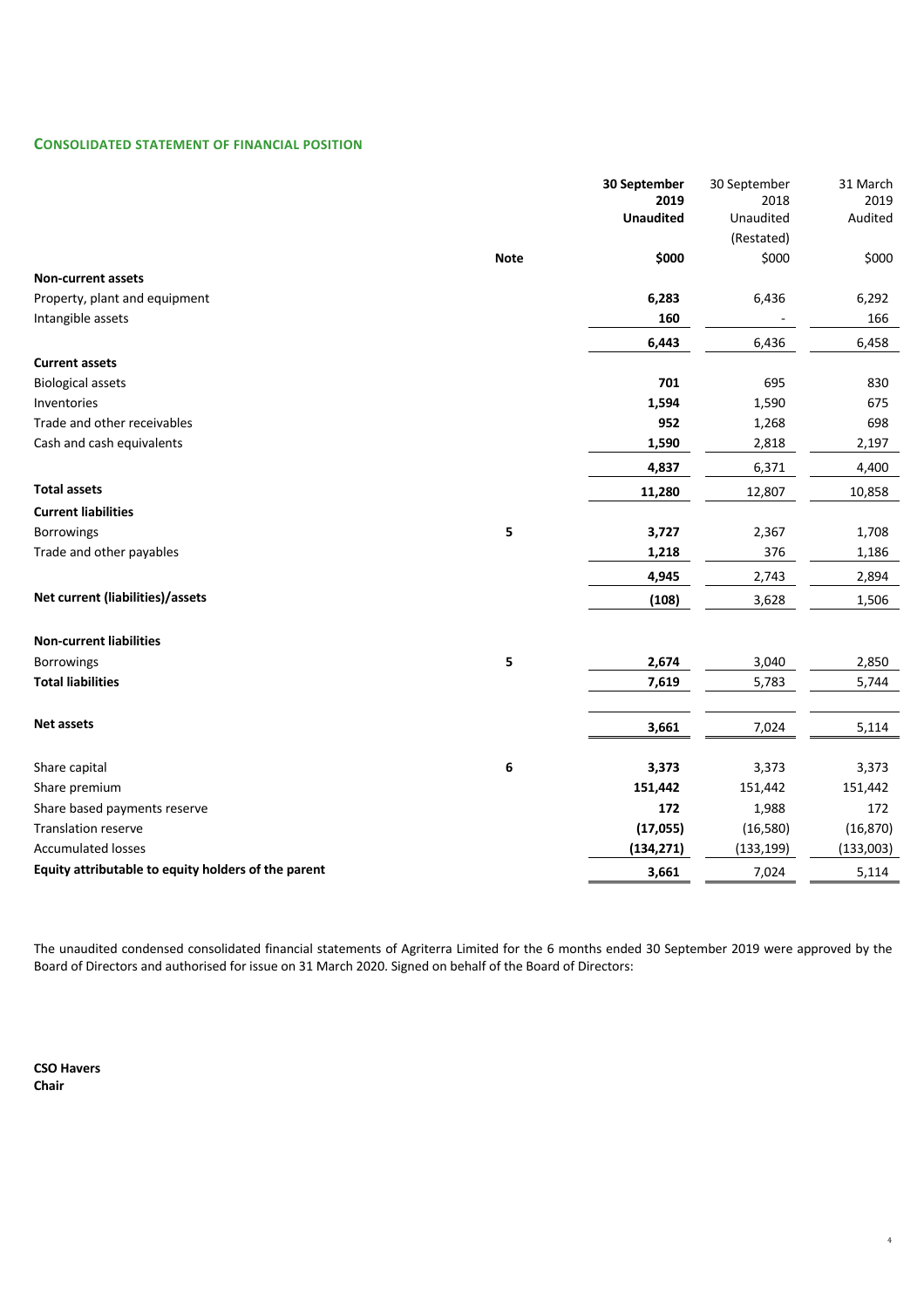# **CONSOLIDATED CASH FLOW STATEMENT**

| ended<br>ended<br>ended<br>30 September<br>30 September<br>31 March<br>2019<br>2018<br>2019<br><b>Unaudited</b><br><b>Note</b><br>Unaudited<br>Audited<br>(Restated)<br>\$000<br>\$000<br>\$000<br>Loss before tax for the period<br>(1, 268)<br>(1, 475)<br>(3,095)<br>Adjustments for:<br>420<br>Amortization and depreciation<br>178<br>620<br>Profit on disposal of property, plant and equipment<br>(51)<br>(122)<br>(340)<br>Foreign exchange (gain)/loss<br>(42)<br>(188)<br>80<br>Increase in value of biological assets<br>(76)<br>(478)<br>(117)<br>Net decrease in biological assets<br>205<br>577<br>754<br>441<br>519<br>1,016<br>Finance costs<br>(2)<br>Interest received<br>(373)<br>(628)<br>(1, 443)<br>Operating cash flows before movements in working capital<br>(Increase)/decrease in inventories<br>(919)<br>(665)<br>238<br>(254)<br>(86)<br>392<br>(Increase)/decrease in trade and other receivables<br>32<br>Increase/(decrease) in trade and other payables<br>(61)<br>744<br>Cash used in operating activities<br>(1,514)<br>(1,440)<br>(69)<br>Corporation tax paid<br>3<br>Interest received<br>2<br>(1, 512)<br>(1,440)<br>(69)<br>Net cash used in operating activities<br>Cash flows from investing activities<br>Proceeds from disposal of property, plant and equipment, net of expenses incurred<br>51<br>142<br>346<br>(385)<br>Acquisition of property, plant and equipment<br>(47)<br>(920)<br>Acquisition of intangible assets<br>(3)<br>(193)<br>$\overline{a}$<br>Net cash (used in)/generated from investing activities<br>(337)<br>95<br>(767)<br>Cash flow from financing activities<br>Finance costs<br>3<br>(441)<br>(519)<br>(1,016)<br>Net drawdown/(repayment) of overdrafts<br>5<br>1,913<br>(2,821)<br>(3, 258)<br>5<br>Net (repayment)/drawdown of loans and finance leases<br>(230)<br>3,958<br>3,773<br>Net cash generated from/(used in) financing activities<br>618<br>1,242<br>(501)<br>Net decrease in cash and cash equivalents<br>(607)<br>(727)<br>(1, 337)<br>4<br>Effect of exchange rates on cash and cash equivalents<br>(7)<br>Cash and cash equivalents at beginning of period<br>3,541<br>2,197<br>3,541<br>Cash and cash equivalents at end of period<br>2,197<br>1,590<br>2,818 |  | 6 months | 6 months | Year |
|----------------------------------------------------------------------------------------------------------------------------------------------------------------------------------------------------------------------------------------------------------------------------------------------------------------------------------------------------------------------------------------------------------------------------------------------------------------------------------------------------------------------------------------------------------------------------------------------------------------------------------------------------------------------------------------------------------------------------------------------------------------------------------------------------------------------------------------------------------------------------------------------------------------------------------------------------------------------------------------------------------------------------------------------------------------------------------------------------------------------------------------------------------------------------------------------------------------------------------------------------------------------------------------------------------------------------------------------------------------------------------------------------------------------------------------------------------------------------------------------------------------------------------------------------------------------------------------------------------------------------------------------------------------------------------------------------------------------------------------------------------------------------------------------------------------------------------------------------------------------------------------------------------------------------------------------------------------------------------------------------------------------------------------------------------------------------------------------------------------------------------------------------------------------------------------------------------------------------------------------------------|--|----------|----------|------|
|                                                                                                                                                                                                                                                                                                                                                                                                                                                                                                                                                                                                                                                                                                                                                                                                                                                                                                                                                                                                                                                                                                                                                                                                                                                                                                                                                                                                                                                                                                                                                                                                                                                                                                                                                                                                                                                                                                                                                                                                                                                                                                                                                                                                                                                          |  |          |          |      |
|                                                                                                                                                                                                                                                                                                                                                                                                                                                                                                                                                                                                                                                                                                                                                                                                                                                                                                                                                                                                                                                                                                                                                                                                                                                                                                                                                                                                                                                                                                                                                                                                                                                                                                                                                                                                                                                                                                                                                                                                                                                                                                                                                                                                                                                          |  |          |          |      |
|                                                                                                                                                                                                                                                                                                                                                                                                                                                                                                                                                                                                                                                                                                                                                                                                                                                                                                                                                                                                                                                                                                                                                                                                                                                                                                                                                                                                                                                                                                                                                                                                                                                                                                                                                                                                                                                                                                                                                                                                                                                                                                                                                                                                                                                          |  |          |          |      |
|                                                                                                                                                                                                                                                                                                                                                                                                                                                                                                                                                                                                                                                                                                                                                                                                                                                                                                                                                                                                                                                                                                                                                                                                                                                                                                                                                                                                                                                                                                                                                                                                                                                                                                                                                                                                                                                                                                                                                                                                                                                                                                                                                                                                                                                          |  |          |          |      |
|                                                                                                                                                                                                                                                                                                                                                                                                                                                                                                                                                                                                                                                                                                                                                                                                                                                                                                                                                                                                                                                                                                                                                                                                                                                                                                                                                                                                                                                                                                                                                                                                                                                                                                                                                                                                                                                                                                                                                                                                                                                                                                                                                                                                                                                          |  |          |          |      |
|                                                                                                                                                                                                                                                                                                                                                                                                                                                                                                                                                                                                                                                                                                                                                                                                                                                                                                                                                                                                                                                                                                                                                                                                                                                                                                                                                                                                                                                                                                                                                                                                                                                                                                                                                                                                                                                                                                                                                                                                                                                                                                                                                                                                                                                          |  |          |          |      |
|                                                                                                                                                                                                                                                                                                                                                                                                                                                                                                                                                                                                                                                                                                                                                                                                                                                                                                                                                                                                                                                                                                                                                                                                                                                                                                                                                                                                                                                                                                                                                                                                                                                                                                                                                                                                                                                                                                                                                                                                                                                                                                                                                                                                                                                          |  |          |          |      |
|                                                                                                                                                                                                                                                                                                                                                                                                                                                                                                                                                                                                                                                                                                                                                                                                                                                                                                                                                                                                                                                                                                                                                                                                                                                                                                                                                                                                                                                                                                                                                                                                                                                                                                                                                                                                                                                                                                                                                                                                                                                                                                                                                                                                                                                          |  |          |          |      |
|                                                                                                                                                                                                                                                                                                                                                                                                                                                                                                                                                                                                                                                                                                                                                                                                                                                                                                                                                                                                                                                                                                                                                                                                                                                                                                                                                                                                                                                                                                                                                                                                                                                                                                                                                                                                                                                                                                                                                                                                                                                                                                                                                                                                                                                          |  |          |          |      |
|                                                                                                                                                                                                                                                                                                                                                                                                                                                                                                                                                                                                                                                                                                                                                                                                                                                                                                                                                                                                                                                                                                                                                                                                                                                                                                                                                                                                                                                                                                                                                                                                                                                                                                                                                                                                                                                                                                                                                                                                                                                                                                                                                                                                                                                          |  |          |          |      |
|                                                                                                                                                                                                                                                                                                                                                                                                                                                                                                                                                                                                                                                                                                                                                                                                                                                                                                                                                                                                                                                                                                                                                                                                                                                                                                                                                                                                                                                                                                                                                                                                                                                                                                                                                                                                                                                                                                                                                                                                                                                                                                                                                                                                                                                          |  |          |          |      |
|                                                                                                                                                                                                                                                                                                                                                                                                                                                                                                                                                                                                                                                                                                                                                                                                                                                                                                                                                                                                                                                                                                                                                                                                                                                                                                                                                                                                                                                                                                                                                                                                                                                                                                                                                                                                                                                                                                                                                                                                                                                                                                                                                                                                                                                          |  |          |          |      |
|                                                                                                                                                                                                                                                                                                                                                                                                                                                                                                                                                                                                                                                                                                                                                                                                                                                                                                                                                                                                                                                                                                                                                                                                                                                                                                                                                                                                                                                                                                                                                                                                                                                                                                                                                                                                                                                                                                                                                                                                                                                                                                                                                                                                                                                          |  |          |          |      |
|                                                                                                                                                                                                                                                                                                                                                                                                                                                                                                                                                                                                                                                                                                                                                                                                                                                                                                                                                                                                                                                                                                                                                                                                                                                                                                                                                                                                                                                                                                                                                                                                                                                                                                                                                                                                                                                                                                                                                                                                                                                                                                                                                                                                                                                          |  |          |          |      |
|                                                                                                                                                                                                                                                                                                                                                                                                                                                                                                                                                                                                                                                                                                                                                                                                                                                                                                                                                                                                                                                                                                                                                                                                                                                                                                                                                                                                                                                                                                                                                                                                                                                                                                                                                                                                                                                                                                                                                                                                                                                                                                                                                                                                                                                          |  |          |          |      |
|                                                                                                                                                                                                                                                                                                                                                                                                                                                                                                                                                                                                                                                                                                                                                                                                                                                                                                                                                                                                                                                                                                                                                                                                                                                                                                                                                                                                                                                                                                                                                                                                                                                                                                                                                                                                                                                                                                                                                                                                                                                                                                                                                                                                                                                          |  |          |          |      |
|                                                                                                                                                                                                                                                                                                                                                                                                                                                                                                                                                                                                                                                                                                                                                                                                                                                                                                                                                                                                                                                                                                                                                                                                                                                                                                                                                                                                                                                                                                                                                                                                                                                                                                                                                                                                                                                                                                                                                                                                                                                                                                                                                                                                                                                          |  |          |          |      |
|                                                                                                                                                                                                                                                                                                                                                                                                                                                                                                                                                                                                                                                                                                                                                                                                                                                                                                                                                                                                                                                                                                                                                                                                                                                                                                                                                                                                                                                                                                                                                                                                                                                                                                                                                                                                                                                                                                                                                                                                                                                                                                                                                                                                                                                          |  |          |          |      |
|                                                                                                                                                                                                                                                                                                                                                                                                                                                                                                                                                                                                                                                                                                                                                                                                                                                                                                                                                                                                                                                                                                                                                                                                                                                                                                                                                                                                                                                                                                                                                                                                                                                                                                                                                                                                                                                                                                                                                                                                                                                                                                                                                                                                                                                          |  |          |          |      |
|                                                                                                                                                                                                                                                                                                                                                                                                                                                                                                                                                                                                                                                                                                                                                                                                                                                                                                                                                                                                                                                                                                                                                                                                                                                                                                                                                                                                                                                                                                                                                                                                                                                                                                                                                                                                                                                                                                                                                                                                                                                                                                                                                                                                                                                          |  |          |          |      |
|                                                                                                                                                                                                                                                                                                                                                                                                                                                                                                                                                                                                                                                                                                                                                                                                                                                                                                                                                                                                                                                                                                                                                                                                                                                                                                                                                                                                                                                                                                                                                                                                                                                                                                                                                                                                                                                                                                                                                                                                                                                                                                                                                                                                                                                          |  |          |          |      |
|                                                                                                                                                                                                                                                                                                                                                                                                                                                                                                                                                                                                                                                                                                                                                                                                                                                                                                                                                                                                                                                                                                                                                                                                                                                                                                                                                                                                                                                                                                                                                                                                                                                                                                                                                                                                                                                                                                                                                                                                                                                                                                                                                                                                                                                          |  |          |          |      |
|                                                                                                                                                                                                                                                                                                                                                                                                                                                                                                                                                                                                                                                                                                                                                                                                                                                                                                                                                                                                                                                                                                                                                                                                                                                                                                                                                                                                                                                                                                                                                                                                                                                                                                                                                                                                                                                                                                                                                                                                                                                                                                                                                                                                                                                          |  |          |          |      |
|                                                                                                                                                                                                                                                                                                                                                                                                                                                                                                                                                                                                                                                                                                                                                                                                                                                                                                                                                                                                                                                                                                                                                                                                                                                                                                                                                                                                                                                                                                                                                                                                                                                                                                                                                                                                                                                                                                                                                                                                                                                                                                                                                                                                                                                          |  |          |          |      |
|                                                                                                                                                                                                                                                                                                                                                                                                                                                                                                                                                                                                                                                                                                                                                                                                                                                                                                                                                                                                                                                                                                                                                                                                                                                                                                                                                                                                                                                                                                                                                                                                                                                                                                                                                                                                                                                                                                                                                                                                                                                                                                                                                                                                                                                          |  |          |          |      |
|                                                                                                                                                                                                                                                                                                                                                                                                                                                                                                                                                                                                                                                                                                                                                                                                                                                                                                                                                                                                                                                                                                                                                                                                                                                                                                                                                                                                                                                                                                                                                                                                                                                                                                                                                                                                                                                                                                                                                                                                                                                                                                                                                                                                                                                          |  |          |          |      |
|                                                                                                                                                                                                                                                                                                                                                                                                                                                                                                                                                                                                                                                                                                                                                                                                                                                                                                                                                                                                                                                                                                                                                                                                                                                                                                                                                                                                                                                                                                                                                                                                                                                                                                                                                                                                                                                                                                                                                                                                                                                                                                                                                                                                                                                          |  |          |          |      |
|                                                                                                                                                                                                                                                                                                                                                                                                                                                                                                                                                                                                                                                                                                                                                                                                                                                                                                                                                                                                                                                                                                                                                                                                                                                                                                                                                                                                                                                                                                                                                                                                                                                                                                                                                                                                                                                                                                                                                                                                                                                                                                                                                                                                                                                          |  |          |          |      |
|                                                                                                                                                                                                                                                                                                                                                                                                                                                                                                                                                                                                                                                                                                                                                                                                                                                                                                                                                                                                                                                                                                                                                                                                                                                                                                                                                                                                                                                                                                                                                                                                                                                                                                                                                                                                                                                                                                                                                                                                                                                                                                                                                                                                                                                          |  |          |          |      |
|                                                                                                                                                                                                                                                                                                                                                                                                                                                                                                                                                                                                                                                                                                                                                                                                                                                                                                                                                                                                                                                                                                                                                                                                                                                                                                                                                                                                                                                                                                                                                                                                                                                                                                                                                                                                                                                                                                                                                                                                                                                                                                                                                                                                                                                          |  |          |          |      |
|                                                                                                                                                                                                                                                                                                                                                                                                                                                                                                                                                                                                                                                                                                                                                                                                                                                                                                                                                                                                                                                                                                                                                                                                                                                                                                                                                                                                                                                                                                                                                                                                                                                                                                                                                                                                                                                                                                                                                                                                                                                                                                                                                                                                                                                          |  |          |          |      |
|                                                                                                                                                                                                                                                                                                                                                                                                                                                                                                                                                                                                                                                                                                                                                                                                                                                                                                                                                                                                                                                                                                                                                                                                                                                                                                                                                                                                                                                                                                                                                                                                                                                                                                                                                                                                                                                                                                                                                                                                                                                                                                                                                                                                                                                          |  |          |          |      |
|                                                                                                                                                                                                                                                                                                                                                                                                                                                                                                                                                                                                                                                                                                                                                                                                                                                                                                                                                                                                                                                                                                                                                                                                                                                                                                                                                                                                                                                                                                                                                                                                                                                                                                                                                                                                                                                                                                                                                                                                                                                                                                                                                                                                                                                          |  |          |          |      |
|                                                                                                                                                                                                                                                                                                                                                                                                                                                                                                                                                                                                                                                                                                                                                                                                                                                                                                                                                                                                                                                                                                                                                                                                                                                                                                                                                                                                                                                                                                                                                                                                                                                                                                                                                                                                                                                                                                                                                                                                                                                                                                                                                                                                                                                          |  |          |          |      |
|                                                                                                                                                                                                                                                                                                                                                                                                                                                                                                                                                                                                                                                                                                                                                                                                                                                                                                                                                                                                                                                                                                                                                                                                                                                                                                                                                                                                                                                                                                                                                                                                                                                                                                                                                                                                                                                                                                                                                                                                                                                                                                                                                                                                                                                          |  |          |          |      |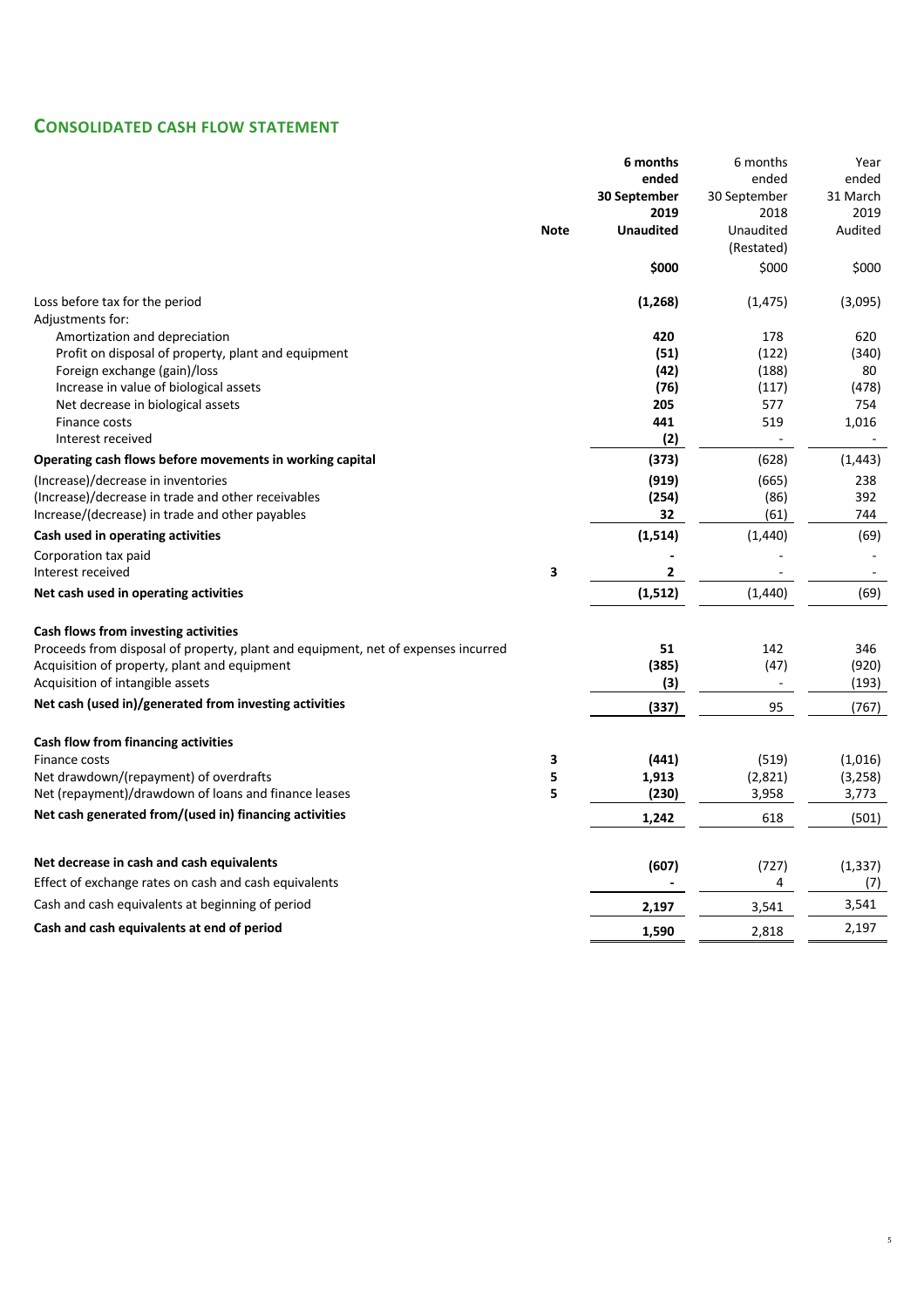## **GENERAL INFORMATION**

Agriterra Limited ('Agriterra' or the 'Company') and its subsidiaries (together the 'Group') is focussed on the agricultural sector in Africa. Agriterra is a non-cellular company limited by shares incorporated and domiciled in Guernsey, Channel Islands. The address of its registered office is Richmond House, St Julian's Avenue, St Peter Port, Guernsey GY1 1GZ.

The Company's Ordinary Shares are quoted on the AIM Market of the London Stock Exchange ('AIM').

The unaudited condensed consolidated financial statements have been prepared in US Dollars ('US\$' or '\$') as this is the currency of the primary economic environment in which the Group operates.

#### **1. BASIS OF PREPARATION**

The condensed consolidated financial statements of the Group for the 6 months ended 30 September 2019 (the 'H1-2019 financial statements'), which are unaudited and have not been reviewed by the Company's Auditor, have been prepared in accordance with the International Financial Reporting Standards ('IFRS'), as adopted by the European Union, accounting policies adopted by the Group and set out in the annual report for the year ended 31 March 2019 (available at www.agriterra-ltd.com). The Group does not anticipate any significant change in these accounting policies for the year ended 31 March 2020. References to 'IFRS' hereafter should be construed as references to IFRSs as adopted by the EU.

This interim report has been prepared to comply with the requirements of the AIM Rules of the London Stock Exchange (the 'AIM Rules'). In preparing this report, the Group has adopted the guidance in the AIM Rules for interim accounts which do not require that the interim condensed consolidated financial statements are prepared in accordance with IAS 34, *'Interim financial reporting'*. Whilst the financial figures included in this report have been computed in accordance with IFRSs applicable to interim periods, this report does not contain sufficient information to constitute an interim financial report as that term is defined in IFRSs.

The financial information contained in this report also does not constitute statutory accounts under the Companies (Guernsey) Law 2008, as amended. The financial information for the year ended 31 March 2019 is based on the statutory accounts for the period then ended. The Auditors reported on those accounts. Their report was unqualified and referred to going concern as a key audit matter. The Auditors drew attention to note 3 to the financial statements concerning the Group's ability to continue as a going concern which shows that the Group will need to renew its overdraft facilities, maintain its current borrowings and raise further finance in order to continue as a going concern.

The H1-2019 financial statements have been prepared in accordance with the IFRS principles applicable to a going concern, which contemplate the realisation of assets and liquidation of liabilities during the normal course of operations. Having carried out a going concern review in preparing the H1-2019 financial statements, the Directors have concluded that there is a reasonable basis to adopt the going concern principle.

### **2. SEGMENT INFORMATION**

The Board consider that the Group's operating activities during the period comprised the segments of Grain and Beef, undertaken in Africa. In addition, the Group has certain other unallocated expenditure, assets and liabilities, either located in Africa or held as support for the Africa operations.

The following is an analysis of the Group's revenue and results by operating segment:

| 6 months ended 30 September 2019 - Unaudited | Grain<br>\$000 | <b>Beef</b><br>\$000 | Unallo-<br>cated<br>\$000 | Elimina-<br>tions<br>\$000 | <b>Total</b><br>\$000 |
|----------------------------------------------|----------------|----------------------|---------------------------|----------------------------|-----------------------|
| Revenue                                      |                |                      |                           |                            |                       |
| External sales <sup>(2)</sup>                | 3,888          | 2,194                |                           |                            | 6,082                 |
| Inter-segment sales $(1)$                    | 263            |                      | $\blacksquare$            | (263)                      |                       |
|                                              | 4,151          | 2,194                |                           | (263)                      | 6,082                 |
| Segment results                              |                |                      |                           |                            |                       |
| - Operating profit/(loss)                    | 203            | (669)                | (418)                     |                            | (884)                 |
| - Interest expense                           | (352)          | (84)                 | (3)                       |                            | (439)                 |
| - Other gains and losses                     | 10             | 45                   |                           |                            | 55                    |
| Loss before tax                              | (139)          | (708)                | (421)                     |                            | (1, 268)              |
| Income tax                                   |                |                      |                           |                            |                       |
| Loss for the period                          | (139)          | (708)                | (421)                     |                            | (1, 268)              |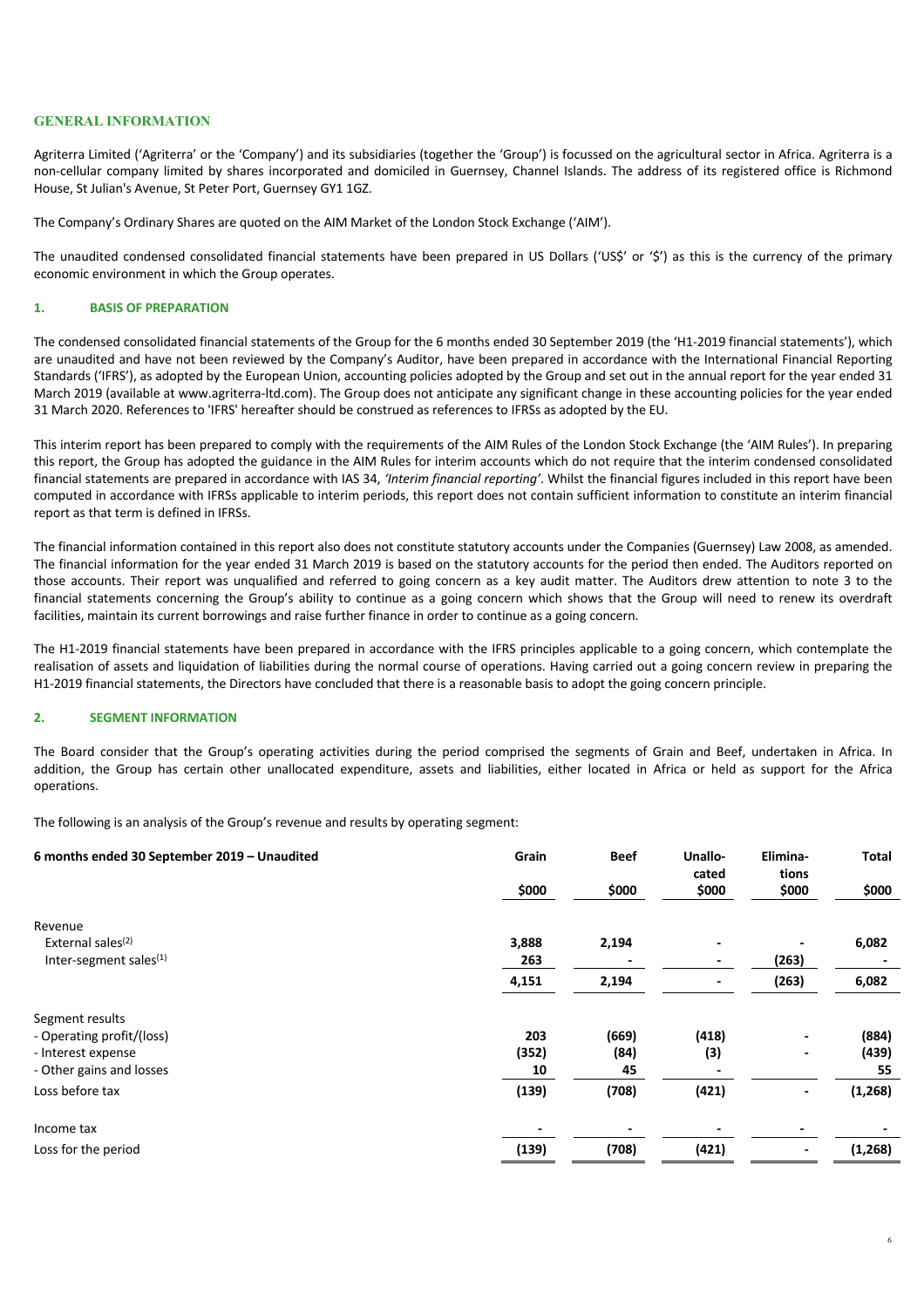| 6 months ended 30 September 2018 - Unaudited (Restated) | Grain                    | <b>Beef</b>              | Unallo-<br>cated | Elimina-<br>tions        | Total    |
|---------------------------------------------------------|--------------------------|--------------------------|------------------|--------------------------|----------|
|                                                         | \$000                    | \$000                    | \$000            | \$000                    | \$000    |
| Revenue                                                 |                          |                          |                  |                          |          |
| External sales <sup>(2)</sup>                           | 1,549                    | 2,585                    |                  |                          | 4,134    |
| Inter-segment sales <sup>(1)</sup>                      | 385                      |                          |                  | (385)                    |          |
|                                                         | 1,934                    | 2,585                    |                  | (385)                    | 4,134    |
| Segment results                                         |                          |                          |                  |                          |          |
| - Operating loss                                        | (322)                    | (312)                    | (322)            |                          | (956)    |
| - Interest expense                                      | (467)                    | (52)                     |                  |                          | (519)    |
| Loss before tax                                         | (789)                    | (364)                    | (322)            | ÷,                       | (1, 475) |
| Income tax                                              | $\overline{\phantom{a}}$ | $\overline{\phantom{a}}$ |                  | $\overline{\phantom{a}}$ |          |
| Loss for the period                                     | (789)                    | (364)                    | (322)            | $\blacksquare$           | (1, 475) |
|                                                         |                          |                          |                  |                          |          |
| Year ended 31 March 2019 - Audited                      | Grain                    | <b>Beef</b>              | Unallo-          | Elimina-                 | Total    |
|                                                         |                          |                          | cated            | tions                    |          |
|                                                         | \$000                    | \$000                    | \$000            | \$000                    | \$000    |
| Revenue                                                 |                          |                          |                  |                          |          |
| External sales <sup>(2)</sup>                           | 5,586                    | 5,043                    |                  |                          | 10,629   |
| Inter-segment sales <sup>(1)</sup>                      | 873                      |                          |                  | (873)                    |          |
|                                                         | 6,459                    | 5,043                    |                  | (873)                    | 10,629   |
| Segment results                                         |                          |                          |                  |                          |          |
| - Operating loss                                        | (1, 168)                 | (973)                    | (503)            |                          | (2,644)  |
| - Interest expense                                      | (916)                    | (100)                    |                  | $\overline{\phantom{a}}$ | (1,016)  |
| - Other gains and losses                                | 309                      | 252                      | 4                | $\overline{\phantom{a}}$ | 565      |
| Loss before tax                                         | (1, 775)                 | (821)                    | (499)            | $\overline{\phantom{a}}$ | (3,095)  |
| Income tax                                              |                          |                          |                  | $\overline{\phantom{a}}$ |          |
| Loss for the year                                       | (1, 775)                 | (821)                    | (499)            | $\overline{\phantom{a}}$ | (3,095)  |

(1) Inter-segment sales are charged at prevailing market prices.<br>(2) Revenue represents sales to external customers. Sales from t

Revenue represents sales to external customers. Sales from the Grain and Beef divisions are principally for supply to the Mozambican market.

The segment items included within continuing operations in the consolidated income statement for the periods are as follows:

| 6 months ended 30 September 2019 - Unaudited            | Grain | <b>Beef</b> | Unallo-        | Elimina-       | Total |
|---------------------------------------------------------|-------|-------------|----------------|----------------|-------|
|                                                         | \$000 | \$000       | cated<br>\$000 | tions<br>\$000 | \$000 |
| Depreciation and amortisation                           | 173   | 239         | 8              |                | 420   |
|                                                         |       |             |                |                |       |
| 6 months ended 30 September 2018 - Unaudited (Restated) | Grain | Beef        | Unallo-        | Elimina-       | Total |
|                                                         | \$000 | \$000       | cated<br>\$000 | tions<br>\$000 | \$000 |
| Depreciation                                            | 22    | 156         |                |                | 178   |
|                                                         |       |             |                |                |       |
| Year ended 31 March 2019 - Audited                      | Grain | Beef        | Unallo-        | Elimina-       | Total |
|                                                         | \$000 | \$000       | cated<br>\$000 | tions<br>\$000 | \$000 |
| Depreciation and amortisation                           | 374   | 236         | 10             |                | 620   |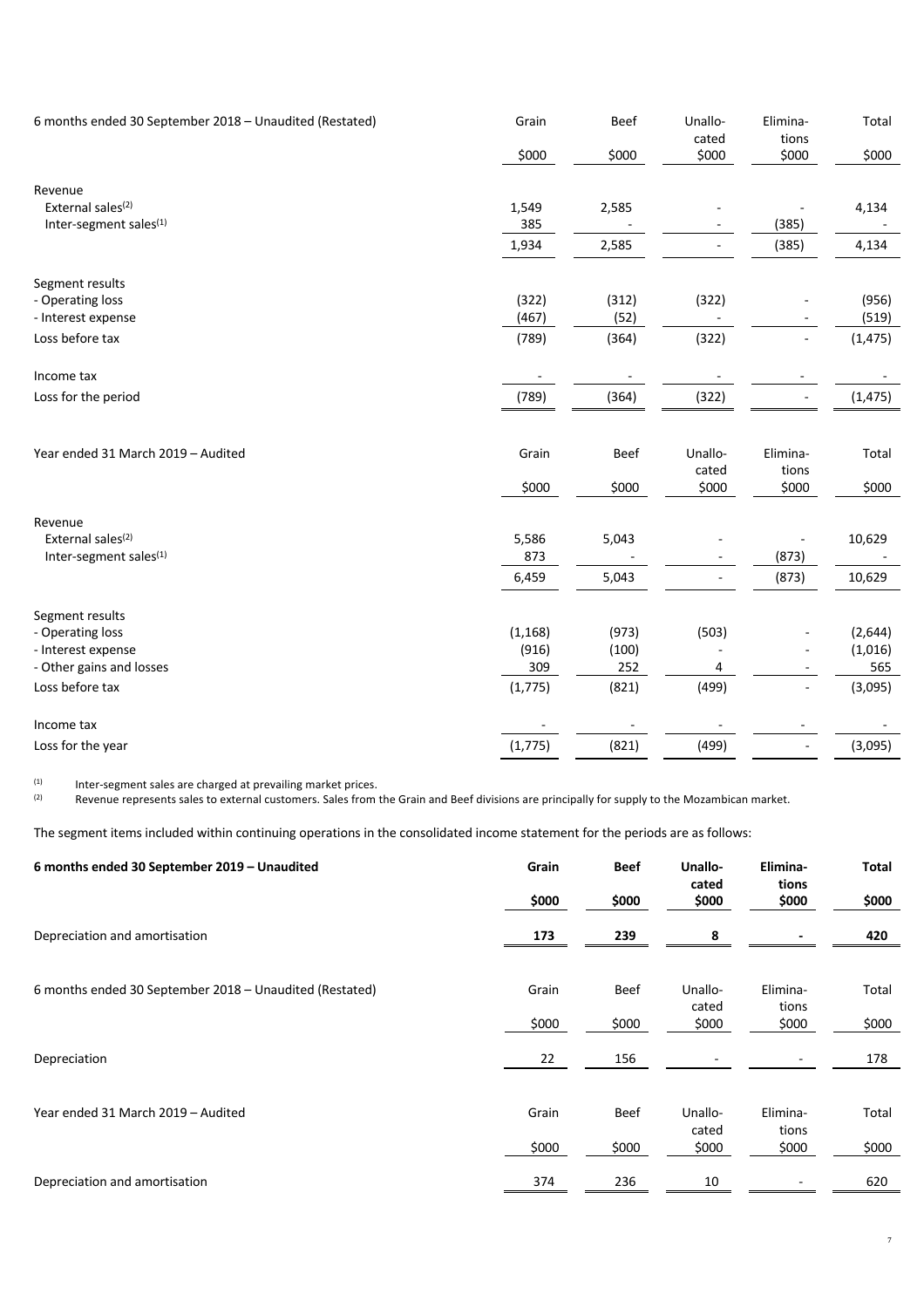### **3. NET FINANCE COSTS**

|                                                                | 6 months ended   | 6 months                 | Year                     |
|----------------------------------------------------------------|------------------|--------------------------|--------------------------|
|                                                                | 30 September     | ended                    | ended                    |
|                                                                | 2019             | 30 September             | 31 March                 |
|                                                                | <b>Unaudited</b> | 2018                     | 2019                     |
|                                                                |                  | Unaudited                | Audited                  |
|                                                                | \$000            | \$000                    | \$000                    |
| Interest expense:<br>Bank loans, overdrafts and finance leases | 441              | 519                      | 1,016                    |
| Interest income:                                               |                  |                          |                          |
| Bank deposits                                                  | (2)              | $\overline{\phantom{a}}$ | $\overline{\phantom{0}}$ |
|                                                                | 439              | 519                      | 1,016                    |

### **4. LOSS PER SHARE**

The calculation of the basic and diluted loss per share is based on the following data:

|                                                                                                                                    | 6 months         | 6 months     | Year       |
|------------------------------------------------------------------------------------------------------------------------------------|------------------|--------------|------------|
|                                                                                                                                    | ended            | ended        | ended      |
|                                                                                                                                    | 30 September     | 30 September | 31 March   |
|                                                                                                                                    | 2019             | 2018         | 2019       |
|                                                                                                                                    | <b>Unaudited</b> | Unaudited    |            |
|                                                                                                                                    |                  | (Restated)   | Audited    |
|                                                                                                                                    | <b>US\$000</b>   | US\$000      | US\$000    |
| Loss for the period/year for the purposes of basic and diluted earnings<br>per share attributable to equity holders of the Company | (1,268)          | (1, 475)     | (3,095)    |
| Weighted average number of Ordinary Shares for the purposes of basic<br>and diluted lossper share                                  | 21,240,618       | 21,240,618   | 21,240,618 |
| Basic and diluted loss per share - US cents                                                                                        | (6.0)            | (6.9)        | (14.6)     |

The Company has issued options over ordinary shares which could potentially dilute basic loss per share in the future. There is no difference between basic loss per share and diluted loss per share as the potential ordinary shares are anti-dilutive.

# **5. BORROWINGS**

|                               | 30 September     | 30 September | 31 March |
|-------------------------------|------------------|--------------|----------|
|                               | 2019             | 2018         | 2019     |
|                               | <b>Unaudited</b> | Unaudited    | Audited  |
|                               | \$000            | \$000        | \$000    |
| Non-current                   |                  |              |          |
| Bank loans and finance leases | 2,674            | 3,040        | 2,850    |
| Current                       |                  |              |          |
| Bank loans and finance leases | 860              | 793          | 801      |
| <b>Bank overdrafts</b>        | 2,867            | 1,574        | 907      |
|                               | 3,727            | 2,367        | 1,708    |
|                               | 6,401            | 5,407        | 4,558    |
|                               |                  |              |          |

# **Grain division**

On 25 May 2018 the existing 300 million Metical facility was restructured into a 240 million Metical (\$ 3.77m) 5 year term loan with an interest rate of the Bank's prime lending rate +0.25% and a 12 month 60 million Metical (\$ 0.94m) overdraft facility at the Bank's prime lending rate less 1.75%. At 30